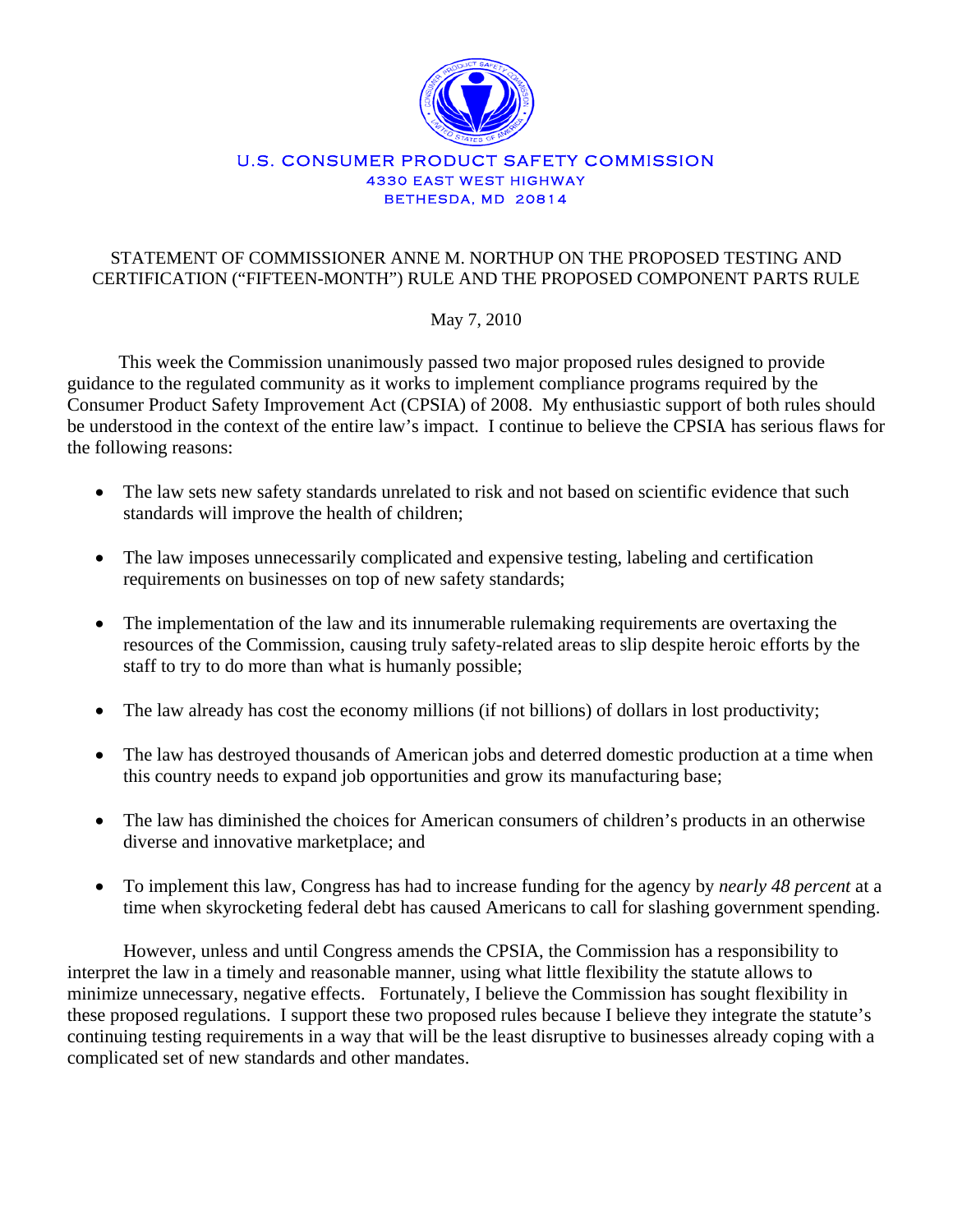Today, Americans enjoy a marketplace that is brimming with new products and a variety of choices in color, size, quality, price and complexity. All of this is possible in a successful market, where consumers demand ever more innovative products from a variety of sources and businesses look for opportunities to meet those demands. The complex needs of today's manufacturing sector involve: small and large manufacturers, internationally sourced components and foreign manufacturing, sophisticated processes and systems like "just-in-time" inventory and delivery, supply chains that a single company may or may not control, integrated communications, and quality controls. Ideally, in proposing these two rules, the statute's additional testing and certification requirements should cause the least disruption possible to what companies already rely on every day in the way of safety precautions, quality controls and complex supply systems. Unduly prescriptive rules would wreak havoc.

I believe that the rules' treatment of component testing, periodic testing, and verification embody to a large extent the flexibility achievable under the statute. The Conditions and Requirements for Testing Component Parts Rule ("Component Parts Rule") ensures that a certificate that accompanies a component part has currency so the component can be passed through the supply chain without having to be retested. The Testing and Labeling Pertaining to Product Certification Rule ("Testing and Certification Rule" – often referred to as the Fifteen-Month Rule) requires that periodic testing for children's products be done by a third-party lab once every other year if a company has a reasonable testing program, rather than every year. The rule also defines a "reasonable testing program" in a minimal way. Such a definition allows established companies to keep what they already have in place and helps give less sophisticated companies implementing full-scale testing programs for the first time the flexibility to implement such a program without turning their businesses inside out. Taken together, these rules have a synergy that hopefully will enable different companies to comply in a variety of ways, including allowing for new supply chain efficiencies and innovations to develop.

#### **Component Testing**

Component testing has the potential to significantly lower compliance costs for manufacturers of children's products. With this week's Component Parts Rule, the Commission allows a manufacturer to rely on a component part certificate for a component that must comply with the rules on lead content, phthalates, and paint and other surface coatings. This newly named certificate, the Component Part Certificate, may be issued at any stage of the supply chain, including several steps back, as long as the issuer assumes responsibility for all required testing and the manufacturer exercises due care in relying on the certificate. This arrangement means that a manufacturer (or, Finished Product Certifier) is relieved from any and all testing requirements for certified components—and is responsible only for the ultimate compliance of the product with the applicable safety rules. The manufacturer then can issue the other type of certificate, a Finished Product Certificate, based on the Component Part Certificates that a supplier has issued. For example, if a toy car uses a plastic hood that would need to be tested for phthalates, that toy's manufacturer could rely on a Component Part Certificate from the manufacturer of that original plastic resin (that was tested by a CPSC-recognized lab) and not have to test the hood for phthalates again.

For component testing to work, a certificate issued by a component supplier has to mean something. It makes no sense for a company producing a product to have to re-test the same components that have been tested already by a third-party lab at an earlier stage in the supply chain. To provide an example from the food world, it is unlikely—if not utterly impracticable—for a baker who makes organic bread to oversee the growing and processing of each and every component to ensure that every supplier's product is organic,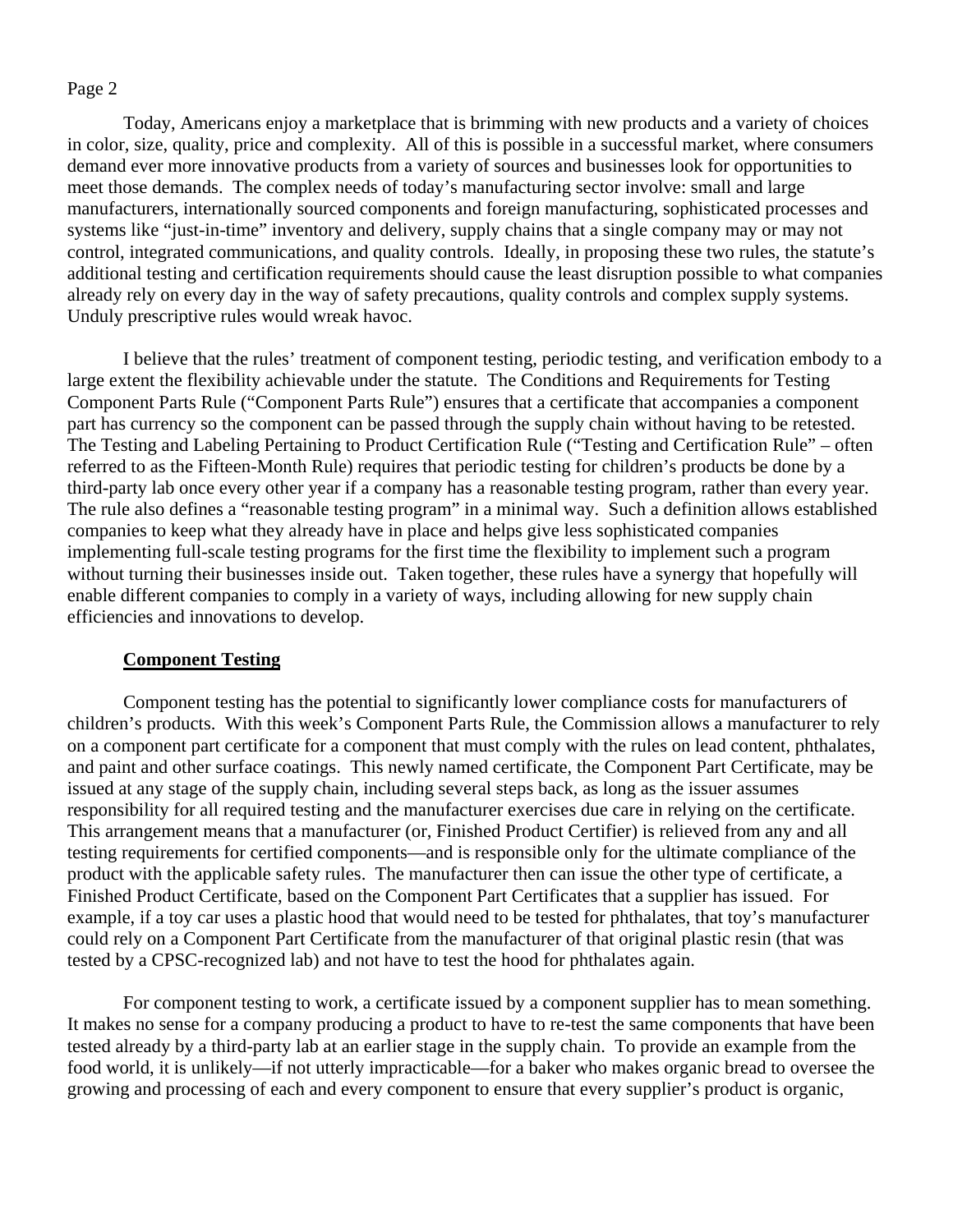including visiting the farm where the wheat is grown, and then the silo where it is kept separate from other wheat, and then the flour mill where it is processed, and then the salt mine and factory, and then the sugar cane grower and refinery, then the yeast producer and finally the dairy farm that milked the cow and made the butter. Rather, the baker buys on the market the raw materials that are already certified as organic and bakes the bread with his unique recipe and, having used all organic ingredients, labels it as Organic Bread.

Similarly, a certificate must be a valued currency that can pass through the supply chain to the ultimate manufacturer or importer who will certify the finished product. In this week's rule, the Commission has ensured that component part certificates will have such value by treating a voluntary component part certificate as a certificate issued under section 14 of the Consumer Product Safety Act. Once the component part certifier subscribes to all the necessary testing requirements (*i.e.*, the initial third-party test, tests resulting from any material change, and any periodic tests), its certificate may be used further down the supply chain—and the finished product certifier is not liable for any testing requirements.

While voluntary component part certifiers may not emerge overnight, I believe we have laid the groundwork for a market to develop to meet this demand—which may extend beyond the children's product market. Component part testing, as constructed under the Component Parts Rule, will foster an environment in which manufacturers or distributors of raw materials and components used in children's products may become dependable suppliers of an increasingly wide variety of certified lead-free or phthalates-free component parts. For example, one supplier of certified lead-free zippers (all colors, weights, and lengths) or snaps could provide many children's clothing manufacturers access to choice and variety, promising justin-time inventory without making it necessary for each children's product manufacturer to test each component, maintain large inventories, or reduce choices of zippers available due to testing costs. It also makes little sense for a maker of children's clothing to perform the *periodic* testing of each type of zipper while each zipper is in commerce—particularly when the supplier several steps back is performing such testing. Ultimately, the creation of dependable component part certifiers serves both the goals of advocates who wish to make compliance with the CPSIA a part of the supply chain as far upstream as possible, and the manufacturing community, that not only must obey the law and have compliant products, but must do so efficiently in order to remain competitive.

 I would also specifically request comments on the suggested proposal in the rule to allow voluntary certifiers upstream in the supply chain **to certify to** *final product testing* **done at CPSC-recognized labs.** This concept is posed as a question in the introduction to the preamble of the proposed Component Parts Rule. Just as the certificate accompanying a certified component part should serve as currency that may be carried down the supply chain, as long as due care is taken by the finished product certifier, so too a certificate to a final product test must also carry its value forward in order to be useful. The Commission continues to certify labs overseas to test to standards and bans that require the whole product, or final product, to be tested, such as certain aspects of the bike standard and the ASTM F-963 toy standard, the small parts ban, and flammability testing—and I am aware of no reason why legitimate certificates for those tests cannot also alleviate the need for additional testing downstream. Again, it is important to remember that a finished product certifier for a product distributed in commerce in the United States (a domestic manufacturer or importer) who bases its certification on component part certificates (in addition to any final product testing) is still liable for the cost incurred for corrective actions resulting from noncompliant product and would still be liable if it failed to exercise due care in relying on a certificate that turned out to be false (per section 19(a)(6) of the CPSA).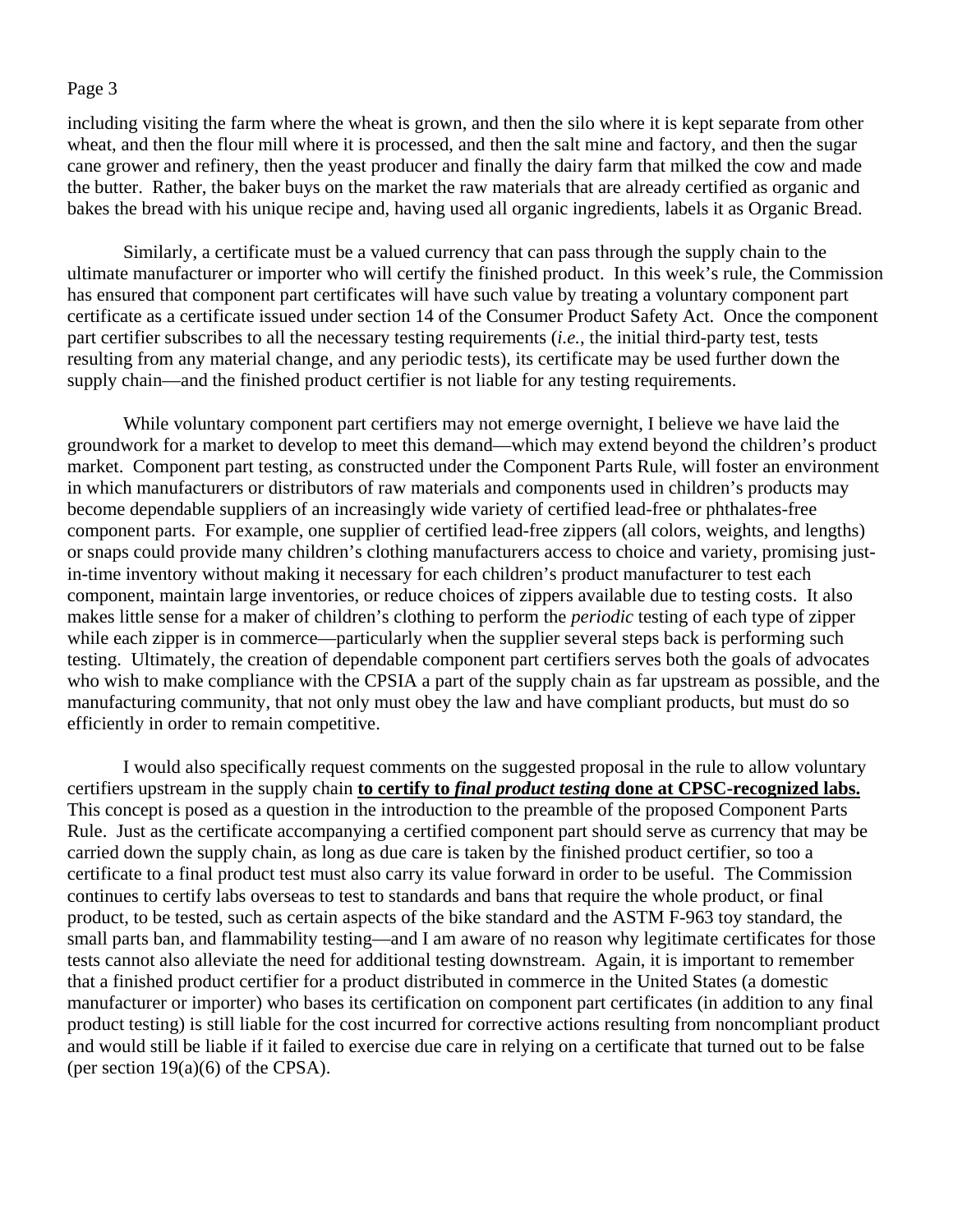## **Periodic Testing**

Periodic testing under the CPSIA refers to the tests that a manufacturer must do in between the initial test of the product to a particular rule and any material change to that product or the creation of a brand new product. In other words, periodic testing must occur if a company continues to produce the *exact same item* or component for many years in order to make sure it remains the same product to which the company originally certified. In the initial staff draft of the proposed Testing and Certification Rule, the proposal required that all periodic testing be conducted by third-party labs. However, this week's rule improves upon the initial draft by requiring that periodic testing for children's products be performed by a third-party lab once every two years as long as that children's product manufacturer has a "reasonable testing program." The rule also exempts small-volume manufacturers who produce no more than 10,000 units of a particular item from having to do periodic testing.

As a regulatory agency whose core mission is safety, we want to encourage safe manufacturing practices upstream in the supply chain as much as possible; but we cannot force it. If the government overprescribes requirements such as how often a manufacturer has to test or who must perform each test, products do not necessarily become safer, but we simply make it tougher for companies to comply and remain competitive. That is why Congress asked the Commission several months ago for suggestions on amendments to the law, as many of the CPSIA's requirements have resulted in dire unexpected consequences, including lost jobs, reduced product lines, and the closure of many small businesses. While the Commission has some flexibility as to how we implement these two rules, the statute is not flexible regarding the requirement to conduct an initial third-party test, nor to obtain a third-party test after any material change, nor to certify based on those tests—all without regard to whether the product poses a risk. Currently, we are waiting to see if Congress will amend the law in a way that adequately addresses its many unintended consequences.

It should be noted that the plain statutory language of section  $14(d)(2)$  of the CPSIA does not require *any* periodic testing to be done by a third-party lab. Nor does section  $14(a)(1)(A)$  require children's product manufacturers to have reasonable testing programs. In those respects, I believe the Testing and Certification Rule could provide even more flexibility than it does currently. However, given the disparate views among Commissioners, I am pleased that this rule provides at least this degree of flexibility. I welcome comments from manufacturers or importers regarding the added costs of the periodic testing requirement overall and the cost of adopting a reasonable testing program in order to avoid annual or more frequent periodic testing by third-party labs.

### **Verification of a Children's Product**

Another positive aspect of the proposed Testing and Certification Rule is the Commission's recognition that the statutory language of section 14(d)(2)(B)(iii) does not require verification to involve additional testing nor does it place any other responsibilities on manufacturers. A more effective verification approach would have the agency track which labs were used to test products later found to be non-compliant and act on any patterns that emerge. With all of the other testing that the statute does require, it would have been overkill to construe the statute to force yet another layer of testing by manufacturers in order to verify that a children's product already tested by one CPSC-accredited third-party lab complies with applicable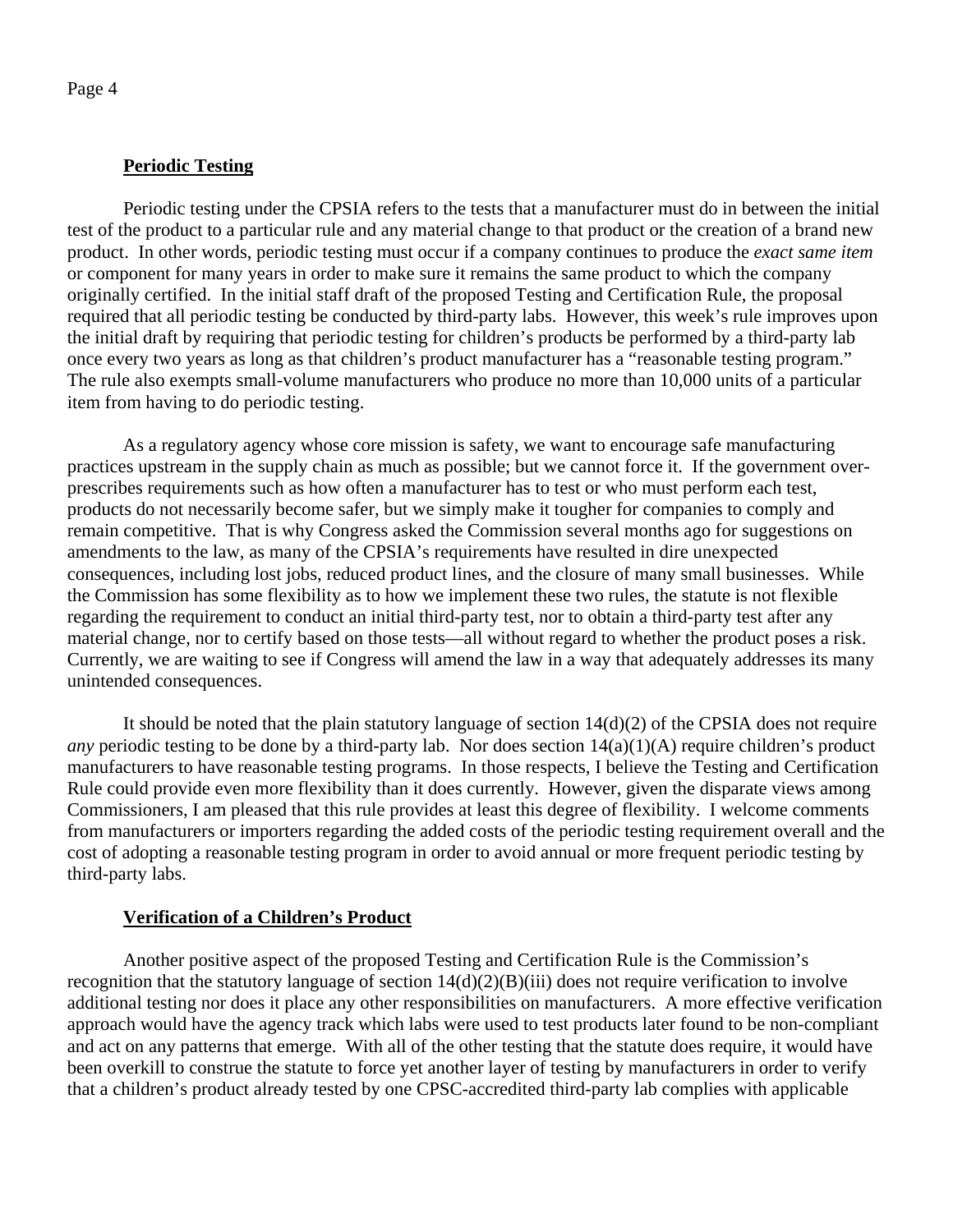children's product safety rules. Mandating that all manufacturers submit their third-party tests to different labs every other year would not have made sense either, because getting a passing result one year and a failing result from a different lab on a different sample the following year would not have revealed whether or not the first lab's results were accurate. Over time the Commission will gain needed experience supervising the testing and certification requirements that are in this rule, but not putting the verification burden onto manufacturers is a big step in the right direction.

### **Other Issues:**

Reasonable Testing Program: For both nonchildren's products and as part of the periodic testing requirement for children's products, the Commission has decided to define the term "reasonable testing program." Although we did not have to define the term at all, I believe we have done so in a way that provides a minimal floor that companies can meet. Of course, more expansive testing or compliance programs already in existence will meet the definition, but I believe the definition also provides enough flexibility so that the bar is not too high for smaller companies to be able to implement the five elements. I look forward to reviewing comments regarding this issue.

Labs and Trade Associations Angling For More Business: One challenge that this Commission continues to face is the request by some associations to define "reasonable testing program" specifically in a way that captures their particular, pre-established programs. Some organizations have requested that the Commission at least recognize their programs as "sufficient" so that they do not have to make any modifications and can continue to sell their programs to their members. Some of these associations have new, expensive compliance programs with many "bells and whistles." In contrast, a concept like component testing in this week's rule tries to simplify and provide more choices for businesses in how they comply with the law. The proposed rule also anticipates a dynamic marketplace that will change over time as manufacturers find new sources for components or materials. The danger in the Commission's acknowledging a particular group's program or providing any type of endorsement to one program that may have more requirements than necessary is that suddenly for that association's members the bar would be set even higher. Member companies of a particular association are always at liberty to do more than is required by the law, but the association itself may be motivated chiefly to sell its program.

Cost-Benefit Analysis: I strongly recommend that this Commission conduct, or contract for, a full cost-benefit analysis of the CPSIA, including the impact of testing and certification costs. While the law does not include a requirement that the agency conduct any cost-benefit analyses, it also does not preclude us from doing so. Knowing that the law is causing, and will cause, such massive changes to the market for children's products, this Commission should seek to understand fully the breadth of the law's impact. We owe it to not only consumers and the regulated community to acquire this data, but also to Congress, to better understand the impact that these new regulatory requirements will impose on the public and private sectors.

The potential benefits gained from the law's new lead requirements are likely to be zero. Lead in paint and lead in dust near old gas stations have long been the primary causes of elevated blood lead levels in children—but the numbers of those at risk have decreased significantly in the last decade. As a recent *New York Times* article notes:

"An earlier wave of increased testing and tougher legislation, including bans on lead-based paint in the 1970s and on leaded gasoline in the 1990s, resulted in sharp declines in poisoning cases in the most vulnerable population, children younger than 6. In 2006, an estimated 120,000 children under 6